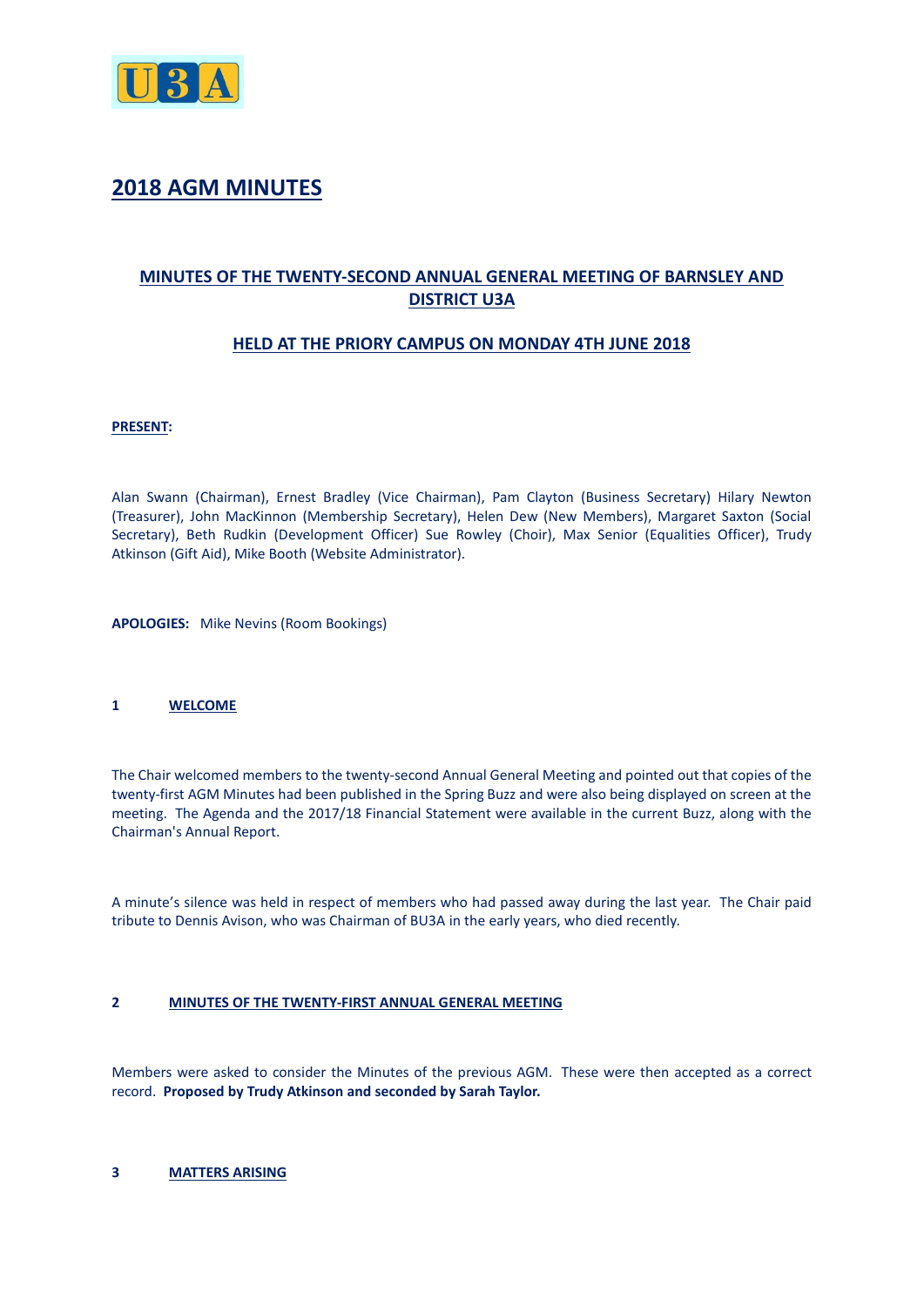

There were no matters arising.

## **4 ANNUAL REPORT**

The Annual report printed in the Buzz will be submitted to the Charities Committee along with the end of year accounts for publication on their website.

### **5 CHAIRMAN'S REPORT**

BU3A continues to maintain its strong position in the region and this is down to its spirit of "we make it work". We are able to offer a range of groups that are of interest to members and currently there are 100 activities available. The continued growth in new membership brings with it new ideas and opportunities to develop further activities.

Advertising is one of our strengths and, historically, this was mainly done by word of mouth but more recently, we have added BU3A publicity leaflets. The website has undergone significant development, which gives an up to date summary of what we do. We also have the Buzz, which is now a real magazine that is often passed on to friends and neighbours. Overall, this high-quality publicity plays a big part in letting people know about us, which in turn leads to increasing membership numbers.

Members were informed that there is now an excellent archive of Barnsley U3A which is housed at Age UK [Barnsley], Eldon Street. Thanks were extended to Michael Swift and Mary Burbidge for their excellent work in putting this together. The archive is available to view by request.

**The Chairman's Report was accepted – proposed by June Rolfe and seconded by Swaran Dhal.** 

#### **6 TREASURER'S REPORT (Hilary Newton)**

The accounts are available in the current Buzz. The expenditure against room hire has increased this year but is mainly due to new groups being created. It was pointed out that the Affiliation Fees shown on the report are incorrect, showing some £950 too much. This is due to Beacon Access and the CLA licence being added to the wrong column. Buzz posting is less this year due to reduced postal costs as we are now able to use the franking facility at Age UK. It is important that members clearly state how they wish to receive their copy of the Buzz in order to avoid any confusion and duplication. The Treasurer appealed to co-ordinators to bring the blue boxes into the monthly meetings on a regular basis.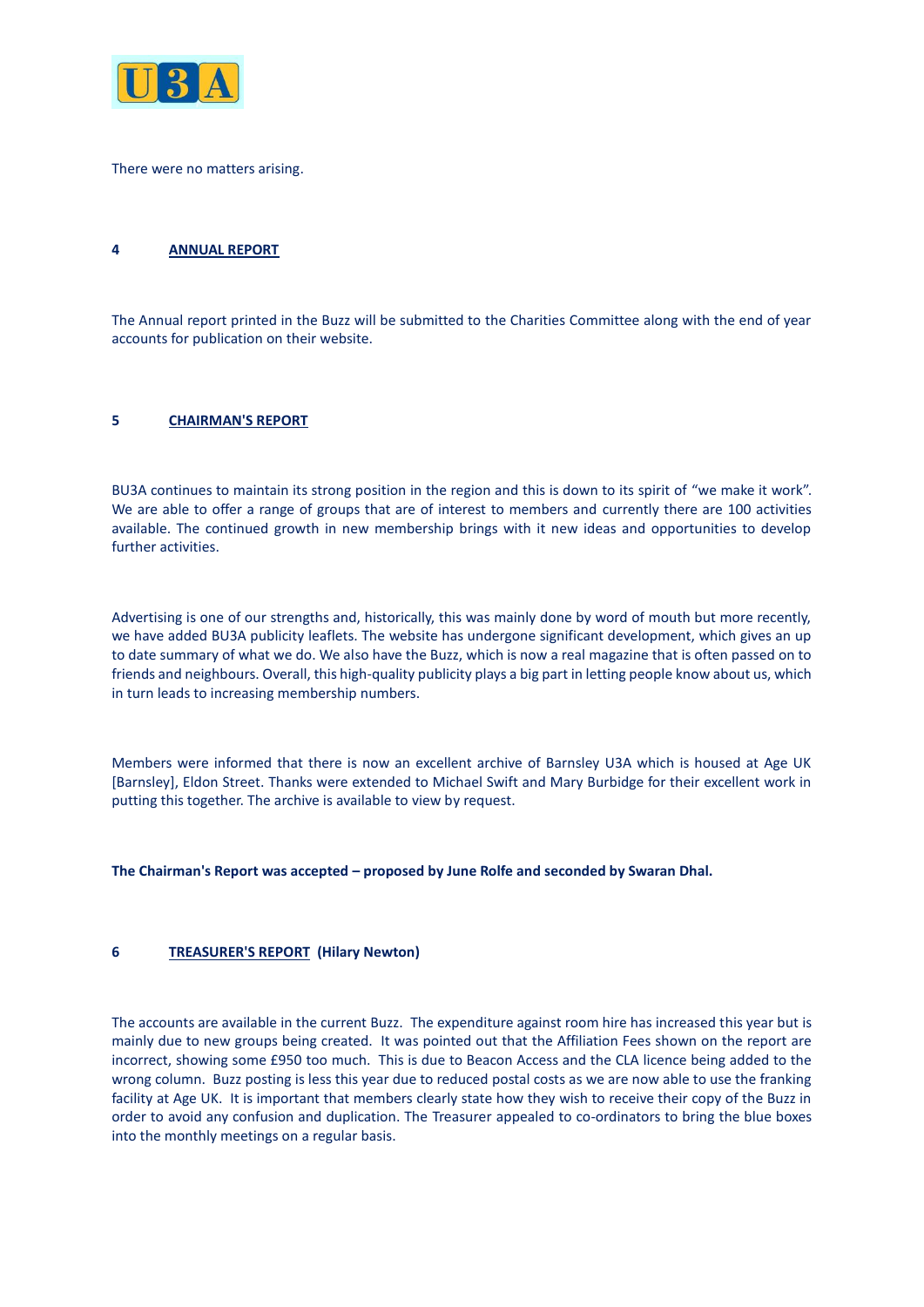

**The accounts were accepted as a true record - proposed by Mac McKechnie and seconded by Mike Pease.**

### **7 SOCIAL SECRETARY'S REPORT (Margaret Saxton)**

Three successful social events had taken place during the year – a Race Night in September, the December Christmas Lunch and the Burns night in January. The raffles at all monthly meetings have been well supported. Events for the coming year will include a Ceilidh, Race Night, Christmas Lunch and Burns Night. An appeal was made for members to join the Social Committee.

#### **8 DEVELOPMENT OFFICER'S REPORT (Beth Rudkin)**

Much concentration has been given to Penistone this year where there are currently 11 new groups including Cricket Watching and a West African Group starting in September.

Other new groups commencing during the year include:

Toutes Flutes; Mixed Walking Football; Sunday Strollers; Beginners Tai Chi; One Club; Link Group (previously called New Members); Literature Group; Beginners Ukulele; Introduction to Spanish; Karaoke Singers; Gadget Help Group (drop in).

How Our Ancestors Lived which started in Penistone will now also be starting a new group in Barnsley, to be held at the Dodworth Welfare. Crafty Chat has been renamed Every Craft. Information regarding all groups is available in the Buzz.

#### **9 NOMINATIONS AND ELECTION TO EXECUTIVE COMMITTEE**

The Business Secretary (Pam Clayton) read out nominations for the Executive Committee as follows:

Alan Swann – Chairman

Hilary Newton – Treasurer

The nominees for election to the Committee were -

Trudy Atkinson; Mike Booth; Helen Dew; John MacKinnon; Michael Nevins; Sue Rowley;

Beth Rudkin; Margaret Saxton; Max Senior.

A show of hands from members of the meeting present accepted the above.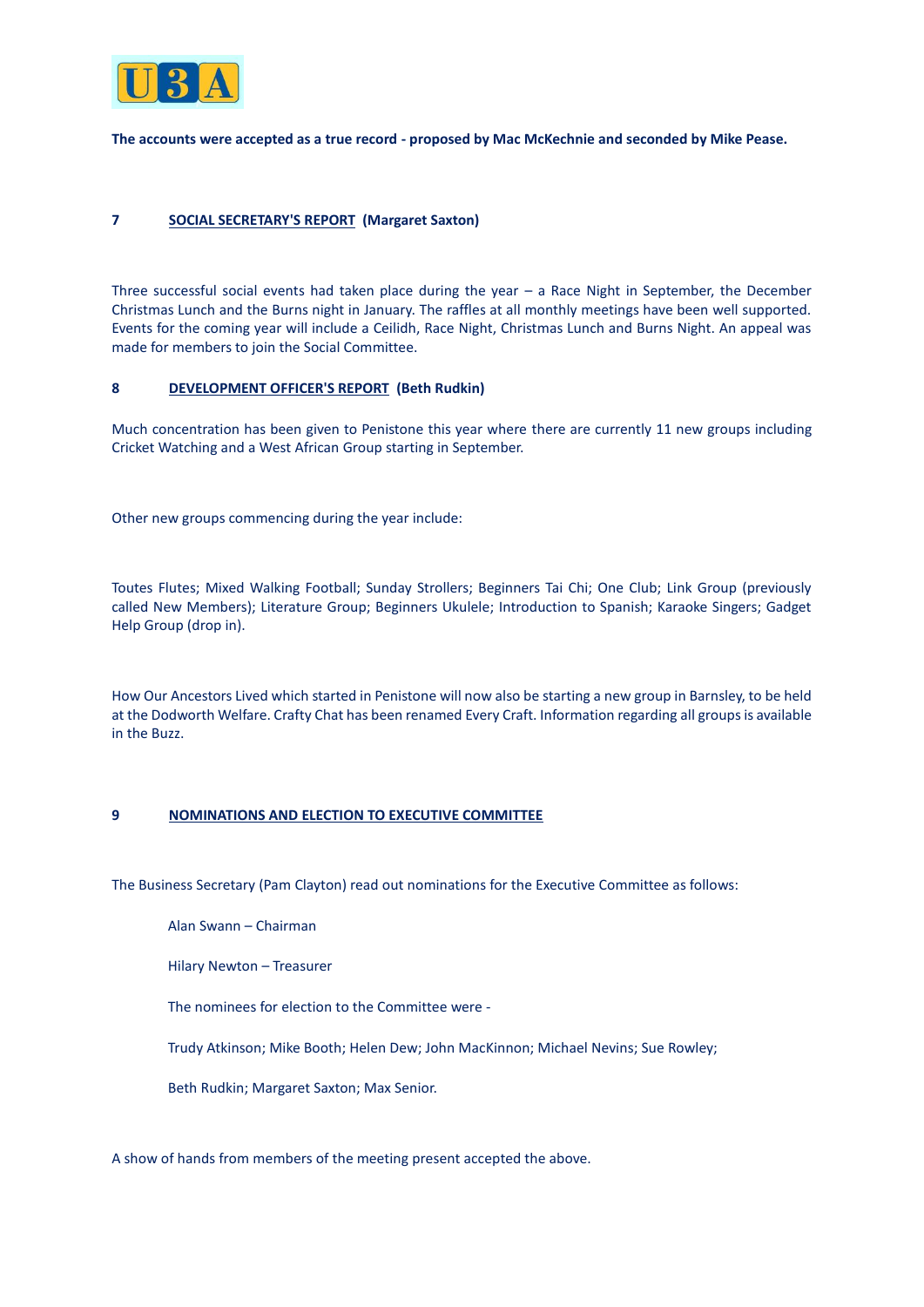

#### **10 APPOINTMENT OF INDEPENDENT EXAMINERS OF ACCOUNTS**

Les Roberts and Don Smith to continue in the role of joint examiners of the accounts.

## **11 COORDINATORS' UPDATES**

Travel Group – Chrissie White gave an overview of upcoming events, which include trips to Edinburgh, Chester, Thursford, North Yorks Railway, the River Trent and the Royal Albert Hall. Interest slips had been left on chairs at the meeting for members to complete.

It was announced by the Chair that Sue Button and Caroline Senior have been requested to attend a meeting in Sheffield to introduce the Oral History project to Sheffield U3A.

The Thursday Gardeners group are going to Burnby Hall in August at a cost of £32; should members wish to join this trip, please contact the Co-ordinator.

An event in Locke Park called "Destination Barnsley" will take place on Sunday 15 July 2018, between 12.30pm and 4.30pm. This is a mixed event, which includes well-being workshops, sports, world fashion show, and board games. BU3A have been invited to take part by demonstrating various board games. For information contact Martin King or Victor Alt.

Chinese night - 15th August 2018

Curry night - 28th June 2018

#### **12 ANY OTHER BUSINESS**

A request was made for anyone bringing milk bottle tops to the meeting to pre-sort them into appropriate colours.

Members were asked to note that if they have opted to collect the Buzz /read it on line or have it posted to them, they cannot pick up a further copy from Age UK [Barnsley], Eldon Street.

Marjorie Exley extended thanks to Alan Swann (Chair) and Ernest Bradley (Vice Chair) for their continued roles